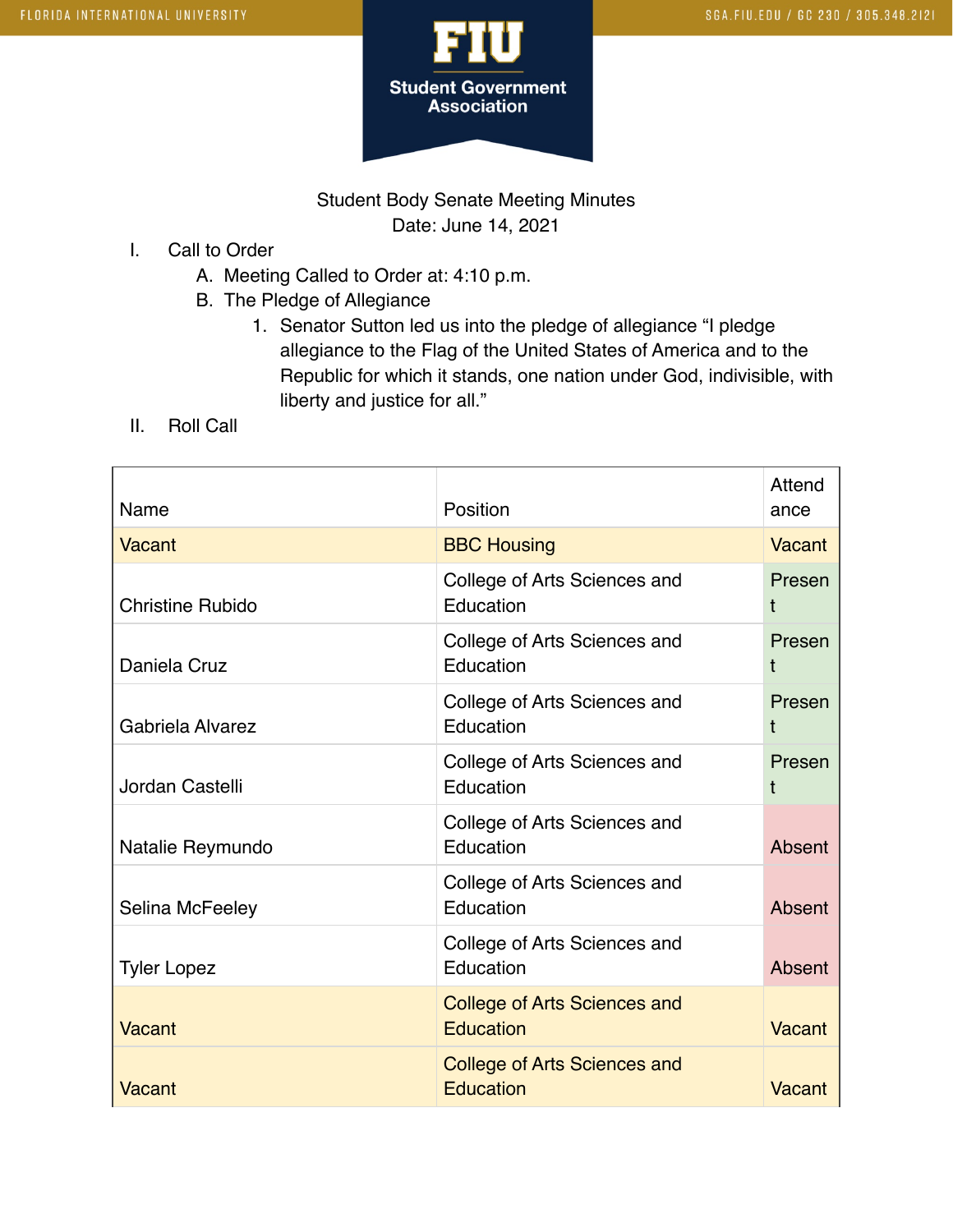| <b>Vacant</b>              | <b>College of Arts Sciences and</b><br>Education             | <b>Vacant</b> |
|----------------------------|--------------------------------------------------------------|---------------|
| Valentina Cassanova        | College of Arts Sciences and<br>Education                    | Presen<br>Ť   |
| Alejandro Suarez           | <b>College of Business</b>                                   | Absent        |
| Kristina Khudiakova        | <b>College of Business</b>                                   | Absent        |
| Mariapaz Grijalba          | <b>College of Business</b>                                   | Presen<br>t   |
| Rodrigo Alea               | <b>College of Business</b>                                   | Presen<br>t   |
| Sergio Reyes               | <b>College of Business</b>                                   | Presen<br>t   |
| Gabriela Tovar             | <b>College of Communication</b><br>Architecture and the Arts | Absent        |
| <b>Ivette Suarez</b>       | College of Communication<br>Architecture and the Arts        | Absent        |
| <b>Cristhofer Lugo</b>     | College of Engineering and<br>Computing                      | Presen<br>t   |
| Vacant                     | College of Engineering and<br>Computing                      |               |
| <b>Hervangelot Lordeus</b> | College of Engineering and<br>Computing                      | Presen<br>t   |
| <b>Natalie Meneses</b>     | College of Engineering and<br>Computing                      | Presen<br>t   |
| <b>Celesse Temes</b>       | College of Hospitality and Tourism<br>Management             | Presen<br>t   |
| Natalie Lahera             | College of Law                                               | Absent        |
| Manuela Jaramillo          | College of Medicine                                          | Absent        |
| Joshua Lovo-Morales        | College of Nursing and Health<br><b>Sciences</b>             | Absent        |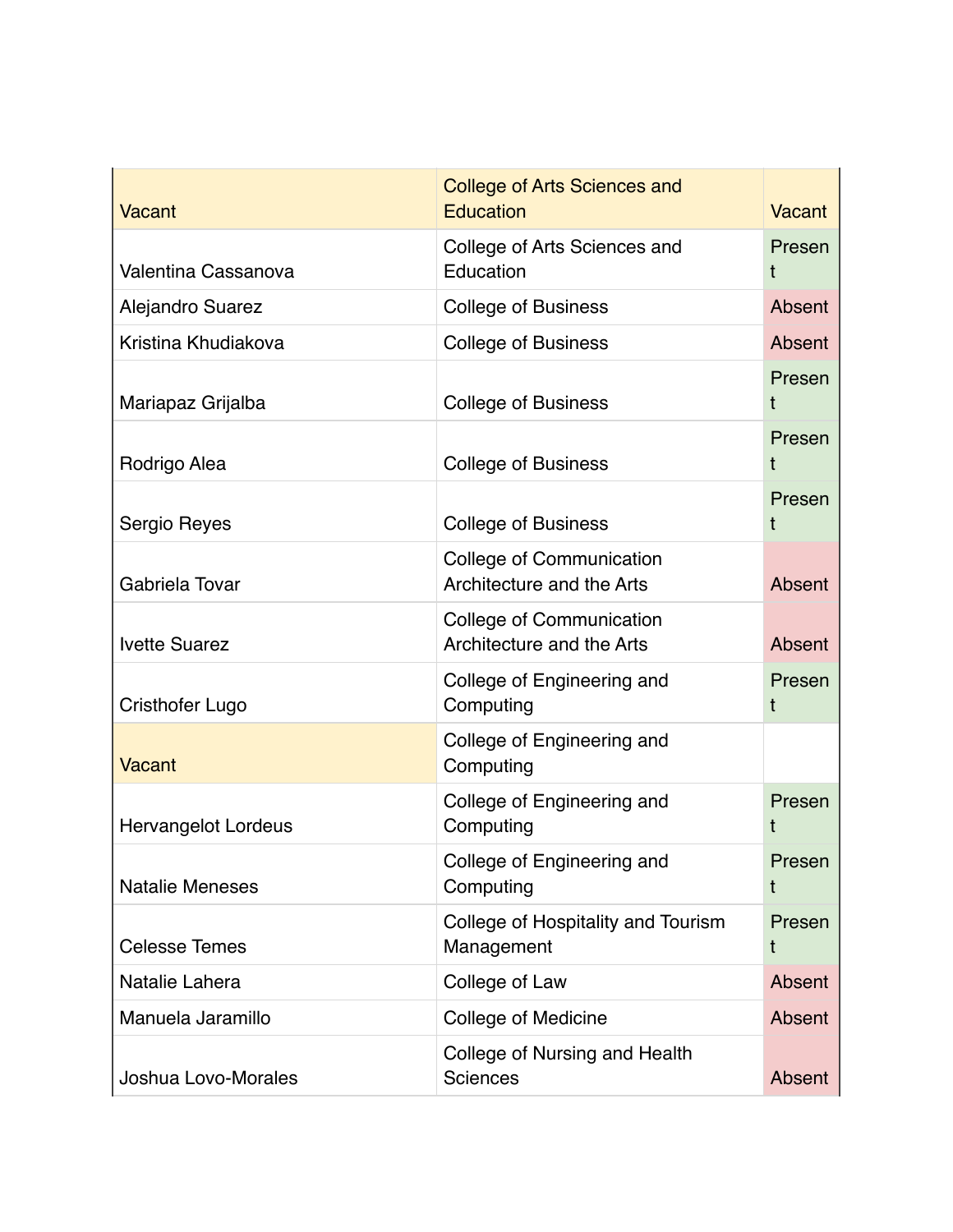| <b>Tyra Moss</b>        | College of Public Health and Social<br><b>Work</b>   | Absent        |
|-------------------------|------------------------------------------------------|---------------|
| Joshua Mandall          | <b>Graduate School</b>                               | Presen<br>t   |
|                         |                                                      |               |
| Vacant                  | <b>Graduate School</b>                               | <b>Vacant</b> |
| <b>Vacant</b>           | <b>Graduate School</b>                               | <b>Vacant</b> |
| <b>Vacant</b>           | <b>Graduate School</b>                               | <b>Vacant</b> |
| Vacant                  | <b>Graduate School</b>                               | <b>Vacant</b> |
| Alexander Collado       | <b>Honors College</b>                                | Absent        |
| Vacant                  | <b>Lower Division BBC</b>                            | <b>Vacant</b> |
| <b>Vacant</b>           | <b>Lower Division MMC</b>                            | <b>Vacant</b> |
| Jacob Bharat            | <b>MMC Housing</b>                                   | Presen<br>t   |
| <b>Sebastian Aviles</b> | <b>MMC Housing</b>                                   | Presen<br>t   |
| <b>Taylor Sokolosky</b> | <b>MMC Housing</b>                                   | Presen<br>t   |
| <b>Vacant</b>           | <b>Online Student</b>                                | <b>Vacant</b> |
| <b>Alexander Sutton</b> | School of International and Public<br><b>Affairs</b> | Presen<br>t   |
| David Luis              | School of International and Public<br><b>Affairs</b> | Presen<br>t   |
| Sadie Testa-Secca       | School of International and Public<br><b>Affairs</b> | Presen<br>t   |
| <b>Vacant</b>           | <b>Upper Division BBC</b>                            | Vacant        |
| <b>Vacant</b>           | <b>Upper Division BBC</b>                            | <b>Vacant</b> |
|                         | <b>Upper Division MMC</b>                            | <b>Vacant</b> |
| Nicholas Pastrana       | <b>Upper Division MMC</b>                            | Presen<br>t   |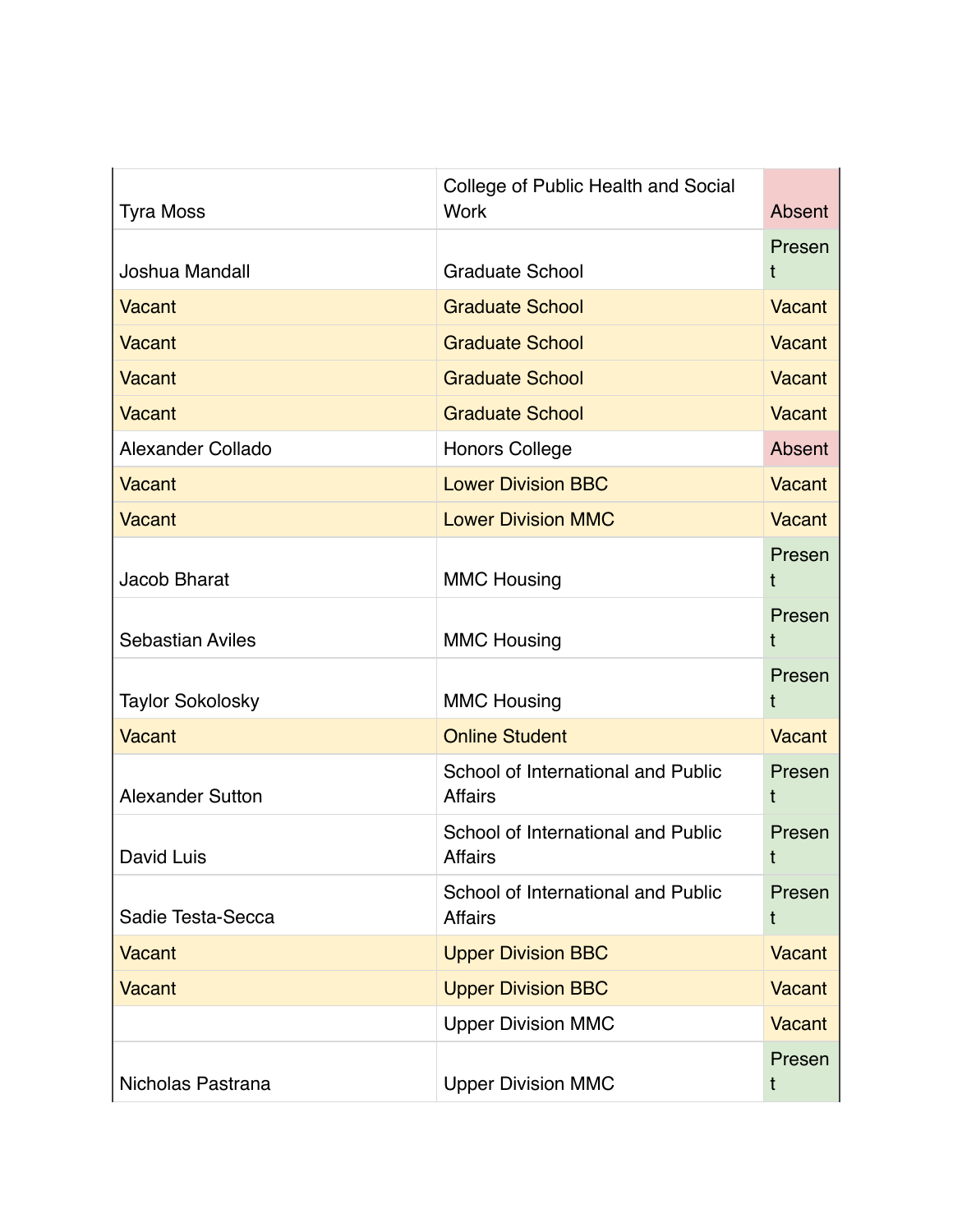| TOTAL NUMBER OF SENATORS PRESENT    |  |
|-------------------------------------|--|
| TOTAL NUMBER OF SENATORS ABSENT     |  |
| TOTAL NUMBER OF SENATE SEATS VACANT |  |
|                                     |  |
| <b>Quorum Not Established</b>       |  |
|                                     |  |

- III. Approval of Minutes from Last Meeting A. 5/17/2021
- IV. Adoption of the Agenda
	- A.
- V. Invited Speakers
	- A. none
- VI. Committee Reports
	- A. Appropriations Committee
	- B. Graduate and Professional Student Committee
	- C. University Sustainability and Innovation Committee
	- D. Health and Well-Being Committee
	- E. Student Life and Academic Concerns Committee
	- F. Committee on Rules and Administration
- VII. Executive Board Reports
	- A. Student Body President
	- B. Senate President
		- 1. There are 2-3 positions up for confirmation at the next meeting, please be sure to attend and submit excuses of absences to avoid impeachment.
		- 2. Senator Training: Writing legislation powerpoint
	- C. Senate President Pro-Tempore
	- D. Senate Floor Leader
		- 1. Utilize your powers as a Senator.
	- E. Student Body Vice President
	- F. Comptroller
	- G. Executive Administrator
	- H. Governor of the Biscayne Bay Campus
	- I. Chief of Staff